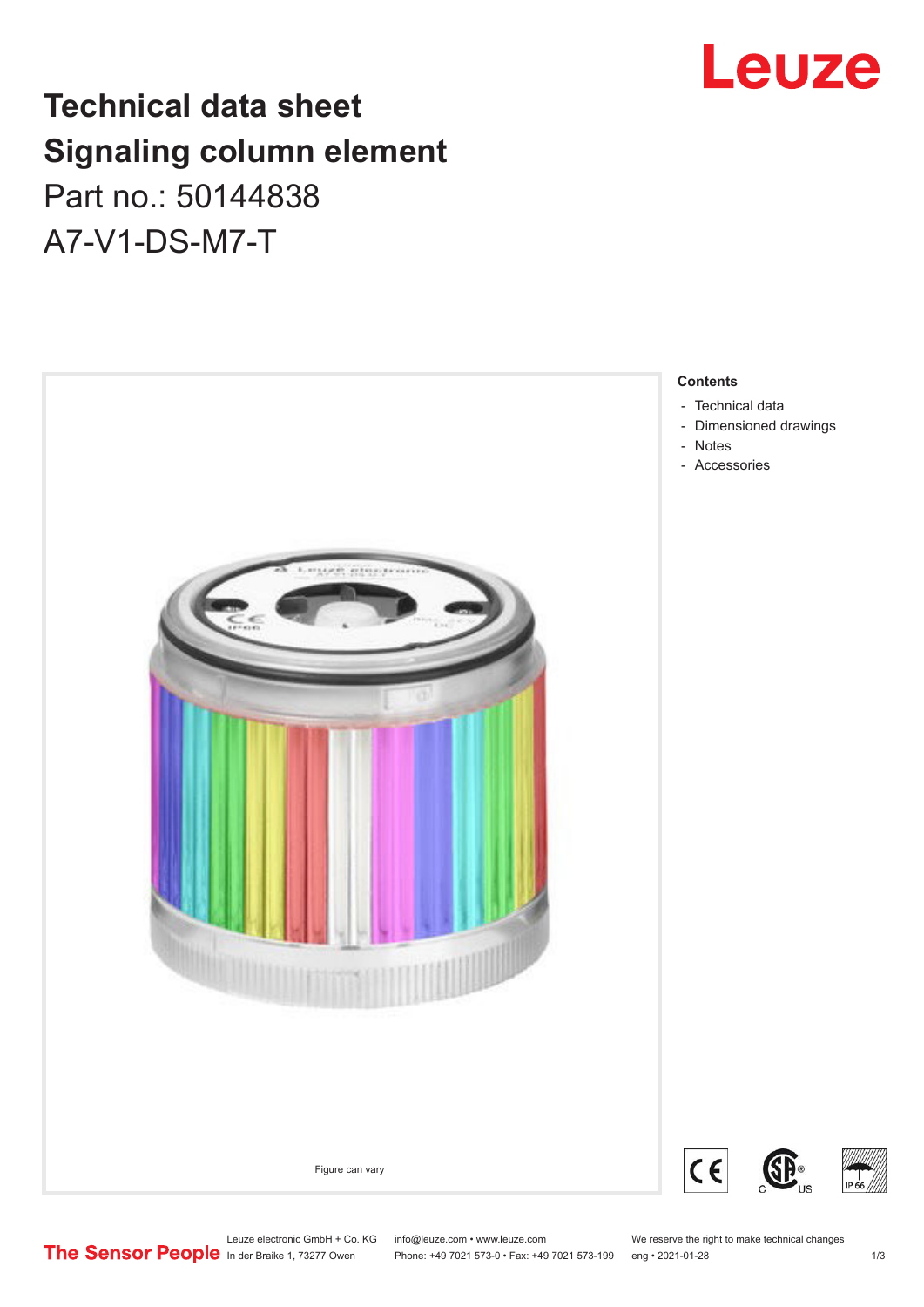### <span id="page-1-0"></span>**Technical data**

# Leuze

#### **Basic data**

| <b>Series</b>                 | A7                                                                           |  |  |
|-------------------------------|------------------------------------------------------------------------------|--|--|
| Suitable for                  | Signaling column elements of the A7 -<br><b>Advanced Series</b>              |  |  |
| <b>Type of signaling</b>      | Optical                                                                      |  |  |
|                               |                                                                              |  |  |
| <b>Electrical data</b>        |                                                                              |  |  |
| Life expectancy               | $> 100,000$ h                                                                |  |  |
|                               |                                                                              |  |  |
| Performance data              |                                                                              |  |  |
| Supply voltage U <sub>B</sub> | 24 V, DC, 10 %                                                               |  |  |
| Current consumption, max.     | 70 mA                                                                        |  |  |
| <b>Connection</b>             |                                                                              |  |  |
|                               |                                                                              |  |  |
| <b>Notes</b>                  | Protected against accidental inter-                                          |  |  |
|                               | changes: Actuation of the colors is<br>performed via PINs, thus, the calotte |  |  |
|                               | position can be freely selected (see                                         |  |  |
|                               | operating instructions).                                                     |  |  |
|                               | The individual colors are actuated via                                       |  |  |
|                               | VCC (PNP)                                                                    |  |  |
| <b>Mechanical data</b>        |                                                                              |  |  |
|                               |                                                                              |  |  |
| Design                        | Cylindrical                                                                  |  |  |
| Dimension (Ø x L)             | 70 mm x 50 mm                                                                |  |  |
| <b>Housing material</b>       | Plastic                                                                      |  |  |
| Net weight                    | 109 <sub>g</sub>                                                             |  |  |
| <b>Type of fastening</b>      | Bayonet system                                                               |  |  |
| <b>Type of illuminant</b>     | I FD/24V                                                                     |  |  |
| Display of the lens colors    | 7 colors can be selected                                                     |  |  |
| Signal image                  | Continuous or flashing light                                                 |  |  |

| Ambient temperature, operation | $-1060 °C$ |  |  |  |  |  |
|--------------------------------|------------|--|--|--|--|--|
| <b>Certifications</b>          |            |  |  |  |  |  |
| Degree of protection           | IP 66      |  |  |  |  |  |
| <b>Certifications</b>          | <b>CE</b>  |  |  |  |  |  |
|                                | <b>CSA</b> |  |  |  |  |  |
|                                |            |  |  |  |  |  |
| <b>Classification</b>          |            |  |  |  |  |  |
| <b>Customs tariff number</b>   | 85318070   |  |  |  |  |  |
| eCl@ss 5.1.4                   | 27371220   |  |  |  |  |  |
| eCl@ss 8.0                     | 27371220   |  |  |  |  |  |
| eCl@ss 9.0                     | 27371220   |  |  |  |  |  |
| eCl@ss 10.0                    | 27371220   |  |  |  |  |  |
| eCl@ss 11.0                    | 27371220   |  |  |  |  |  |
| <b>ETIM 5.0</b>                | EC000232   |  |  |  |  |  |
| <b>ETIM 6.0</b>                | EC000232   |  |  |  |  |  |
| <b>ETIM 7.0</b>                | EC000232   |  |  |  |  |  |

**Environmental data**

### **Dimensioned drawings**

**Angle of radiation** 360°

All dimensions in millimeters